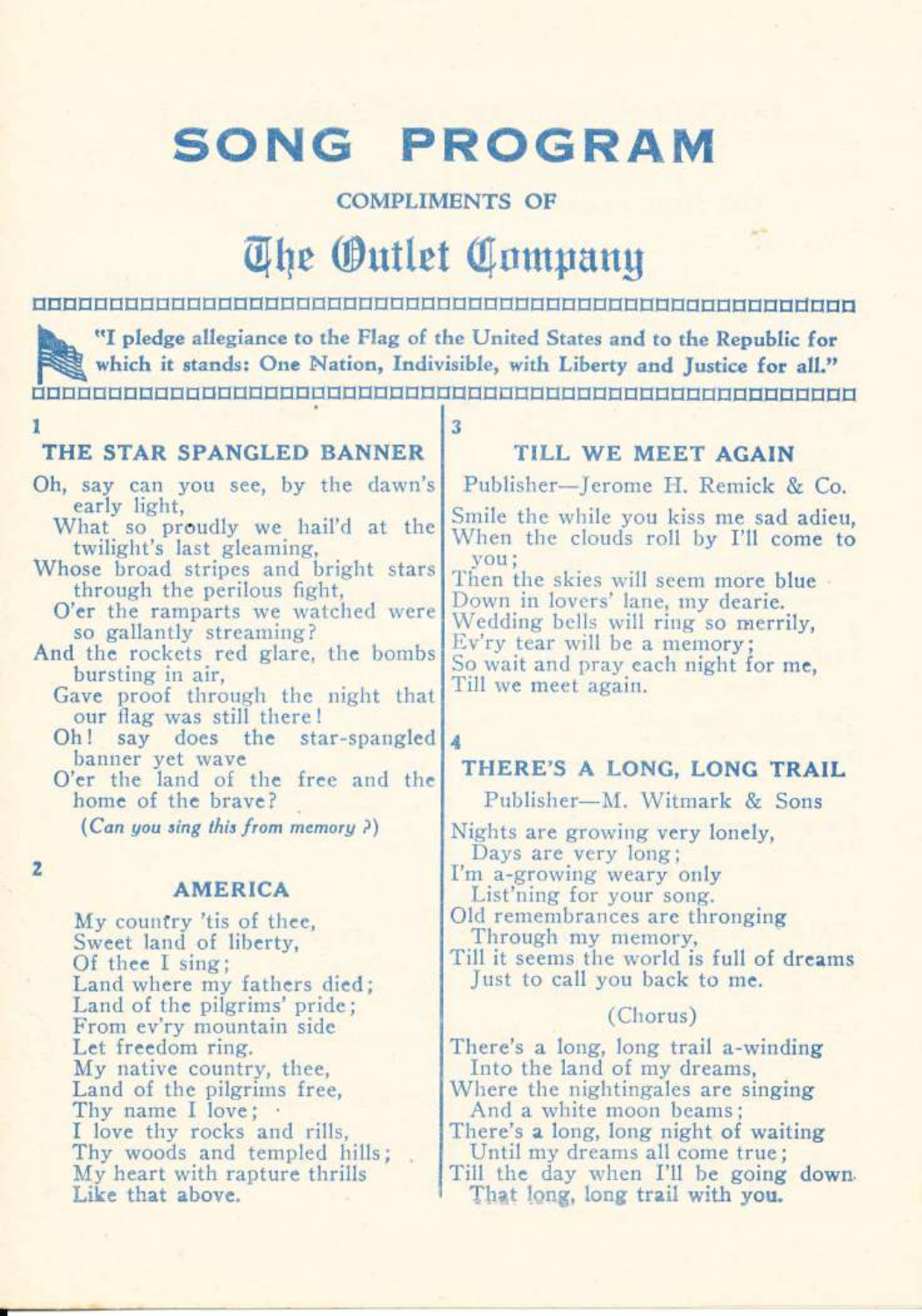# Program-Compliments of the Outlet Company

| 5                                                                                                                                                                                                                                                                                                                                                                                                                                                                                                                                                                                                                                                                                                                                                              | Let me gaze in your eyes and I'll find<br>Paradise,                                                                                                                                                                                                                                                                                                                                                                                                                                                                                                                                                                                                                                                                                                                 |
|----------------------------------------------------------------------------------------------------------------------------------------------------------------------------------------------------------------------------------------------------------------------------------------------------------------------------------------------------------------------------------------------------------------------------------------------------------------------------------------------------------------------------------------------------------------------------------------------------------------------------------------------------------------------------------------------------------------------------------------------------------------|---------------------------------------------------------------------------------------------------------------------------------------------------------------------------------------------------------------------------------------------------------------------------------------------------------------------------------------------------------------------------------------------------------------------------------------------------------------------------------------------------------------------------------------------------------------------------------------------------------------------------------------------------------------------------------------------------------------------------------------------------------------------|
| THE SONG I LOVE                                                                                                                                                                                                                                                                                                                                                                                                                                                                                                                                                                                                                                                                                                                                                | Call me back to your heart, Pal o'<br>Mine.                                                                                                                                                                                                                                                                                                                                                                                                                                                                                                                                                                                                                                                                                                                         |
| Publishers-De Sylva, Brown and<br>Henderson, Inc.                                                                                                                                                                                                                                                                                                                                                                                                                                                                                                                                                                                                                                                                                                              | 8<br>IN THE GOOD OLD SUMMER                                                                                                                                                                                                                                                                                                                                                                                                                                                                                                                                                                                                                                                                                                                                         |
| There in the moonlight we strayed<br>And, Oh, the plans that we made<br>That night the orchestra played<br>The Song I love,<br>Our passion burst into flame,<br>You said the song was to blame,<br>And that's just why it became<br>The song I love.<br>Is our flame of love now just an ember,<br>And have you forgotten all that I<br>remember<br>Or do you wish I were near.<br>And do you cry for me, dear<br>The way I cry when I hear<br>The song I love.<br>THE SIDEWALKS OF NEW YORK<br>(East Side, West Side)<br>East Side, West Side.<br>All around the town,<br>The tots sang Ring-a-Rosie,<br>London Bridge is falling down;<br>Boys and girls together,<br>Me and Mamie O'Rourke,<br>Tripped the light fantastic<br>On the sidewalks of New York. | <b>TIME</b><br>Publishers-Robbins Music Corp.<br>In the good old summer time.<br>In the good old summer time,<br>Strolling thro' the shady lanes<br>With your baby mine.<br>You hold her hand and she holds<br>vours.<br>And that's a very good sign<br>That she's your tootsey-wootsey<br>In the good old summer time.<br>9<br><b>AULD LANG SYNE</b><br>Should auld acquaintance be forgot,<br>And never brought to mind?<br>Should auld acquaintance be forgot,<br>And the days of auld lang syne?<br>(Chorus)<br>For auld lang syne, my dear,<br>For auld lang syne;<br>We'll tak' a cup o' kindness yet<br>For auld lang syne.<br>And here's a hand, my trusty frien'<br>And gie's a hand o' thine;<br>We'll tak' a cup o' kindness yet,<br>For auld lang syne. |
| 7                                                                                                                                                                                                                                                                                                                                                                                                                                                                                                                                                                                                                                                                                                                                                              | 10                                                                                                                                                                                                                                                                                                                                                                                                                                                                                                                                                                                                                                                                                                                                                                  |
| CALL ME BACK, PAL O' MINE<br>Publisher-Dixon-Lane Mus. Pub. Co.<br>Call me back, Pal o' Mine, let me<br>dream once again,<br>Call me back to your heart, Pal o'<br>Mine,<br>Let me roam once again down in old<br>lover's lane,<br>As I did in the days gone by,<br>Let me live in your arms, let me thrill<br>with your charms,                                                                                                                                                                                                                                                                                                                                                                                                                               | <b>MY WILD IRISH ROSE</b><br>Publisher-M. Witmark & Sons<br>My wild Irish Rose,<br>The sweetest flower that grows,<br>You may search everywhere, but none<br>can compare<br>With my wild Irish Rose;<br>My wild Irish Rose,<br>The dearest flow'r that grows,<br>And some day for my sake, she may<br>let me take                                                                                                                                                                                                                                                                                                                                                                                                                                                   |

with your charms,<br>Let me kiss those sweet lips so divine, The bloom from my wild Irish Rose.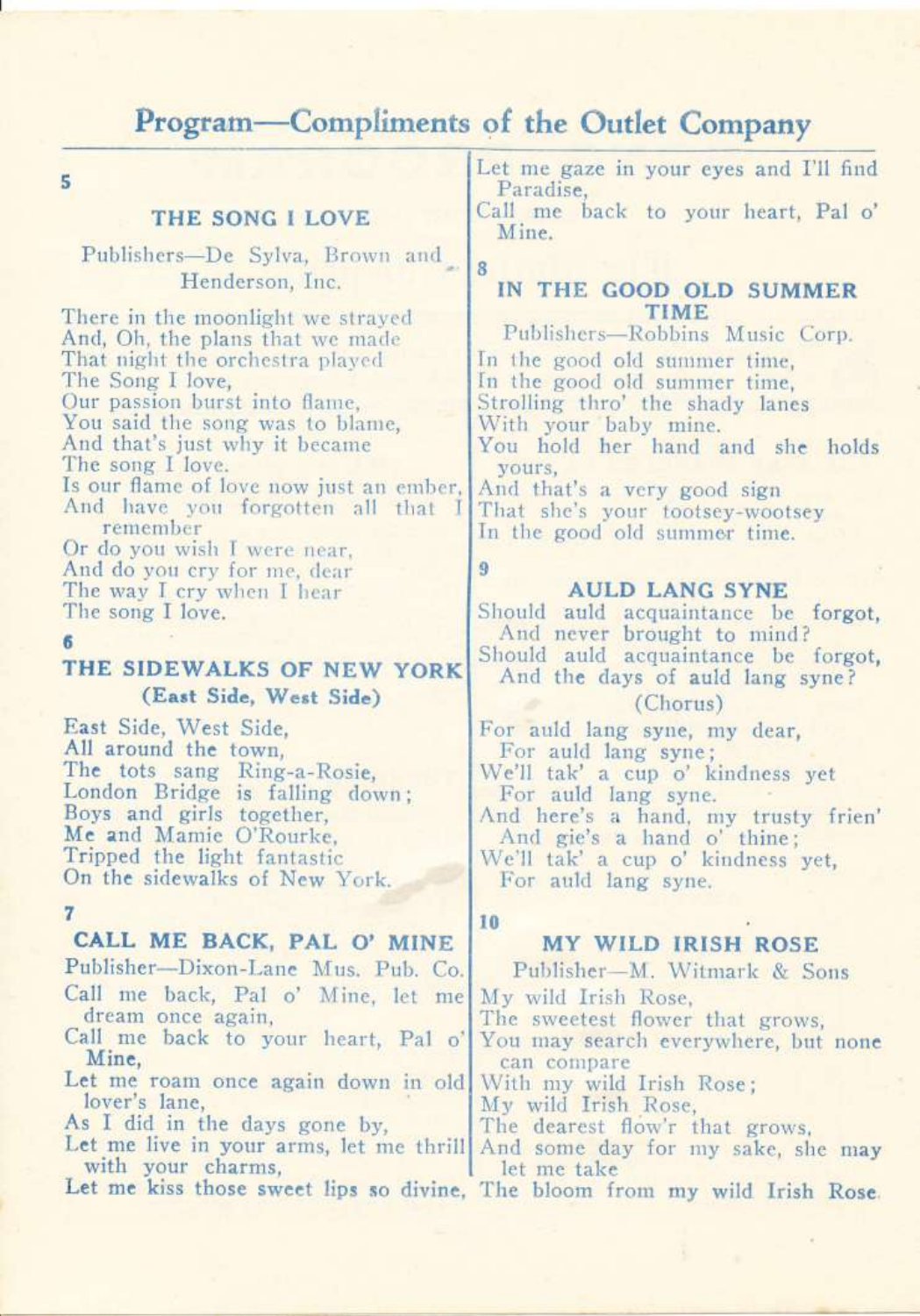# Program-Compliments of the Outlet Company

1<sub>1</sub>

**SWEET ADELINE**<br>Sweet Adeline, my Adeline, At night, dear heart, for you I pine; In all my dreams, Your fair face beams, You're the flower of my heart, Sweet Adeline.

#### t2

### **KEEP THE HOME FIRES BURNING**

Publishers-Chappell & Co. (Chorus)

Keep the home fires burning, While your hearts are yearning, Though your lads are far away They dream of home: There's a silver lining,

Through the dark clouds shining, Turn the dark clouds inside out,

Till the boys come home.

#### 13

### THERE'S A RAINBOW 'ROUND MY SHOULDER

Publishers-Irving Berlin, Inc.

There's a rainbow round my shoulder, And a sky of blue above, Oh the sun shines bright, the world's all right, 'Cause I'm in love. There's a rainbow 'round my shoulder, And it fits me like a glove, Let it'blow and storm, But I'll be warm, 'Cause I'm in love Halle1ujah. How the folks will stare, When they see the diamond solitaire, That my little sugar baby, Is going to wear, (Yes Sir !) There's a rainbow 'round my shoulder, And a sky of blue above, And I'm shouting so the world will know that I'm in love.

#### t4

### FIAPPY DAYS AND LONELY NIGHTS

Publishers-Ager, Yellen & Bornstein Inc.

With the parting of the ways, You took all my happy days, And left me lonely nights. Morning never comes too soon, I can face the afternoon, But oh, those lonely nights. I feel your arms around me, Your kisses linger yet, You taught me how to love you, Now teach me to forget, You broke rny heart a million ways, When you took my happy days And left me lonely nights.

r5

#### WEDDING BELLS (Are Breaking Up That Old Gang of Mine)

Publishers-Waterson, Berlin & Snyder Co.

Not a soul down on the corner, That's a pretty certain sign, That wedding bells are breaking up that old gang of mine, A11 the boys are singing love songs, They forgot "Sweet Adeline" Those wedding bells are breaking up that old gang of mine. There goes Jack, There goes Jim,<br>Down to lovers' lane, Now and then we meet again, But they don't seem the same, Gee I get a lonesome feeling, When I hear the church bells chime, Those wedding bells are breaking up that old gang of mine. t6

#### YOU'RE THE CREAM IN MY **COFFEE**

Publishers-De Sylva, Brown and

You're the cream in my coffee, You're the salt in my stew